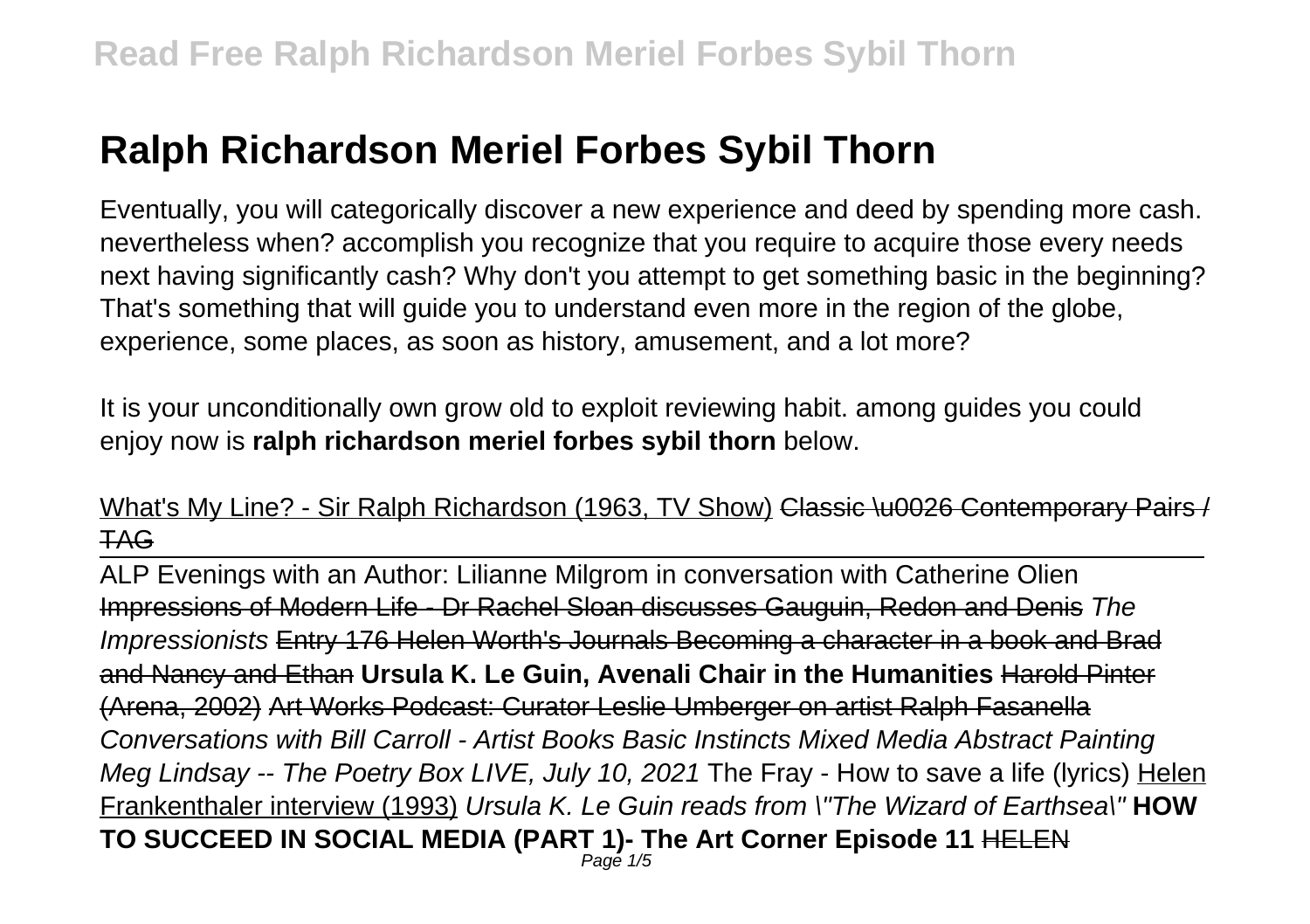FRANKENTHALER \u0026 ROBERT MOTHERWELL AT LESLIE SACKS CONTEMPORARY Eastern Mystics Book Launch and Discussion: Cy Twombly, Treatise on the Veil, 1970 Desire Is the Theme of All Life: Helen Frankenthaler in 1950s New York with Alexander Nemerov Revealing Mystic Truths To The World by Christopher J. Boghosian In Dialogue: Helen Frankenthaler's Abstraction Ursula K. Leguin's Earthsea Trilogy | Worlds of Speculative Fiction (lecture 46) Phoebe Hoban \"Alice Neel: The Art of Not Sitting Pretty.\" Part 1 of 3 Suzanne Blier, 'Picasso's Demoiselles: The Untold Origins of a Modern Art Masterpiece' Ralph Richardson Meriel Forbes Sybil

Adapted from RC Sherriff's West End hit, this was Ralph Richardson's sole venture as a film director, and a pretty fair job he makes of it, too. He also re-creates his stage role as the timid bank ...

#### Home at Seven

1967 television adaptation of P.G. Wodehouse's Blandings saga, starring Ralph Richardson as Clarence, the 9th Earl of Emsworth Clarence, the 9th Earl of Emsworth, abides at Blandings Castle. He shares ...

#### Blandings Castle

Bank clerk Richardson returns home from work to quiet suburbia at his usual time, only to be told by his wife (Leighton) that he's been missing for 24 hours. Suffering from apparent amnesia ...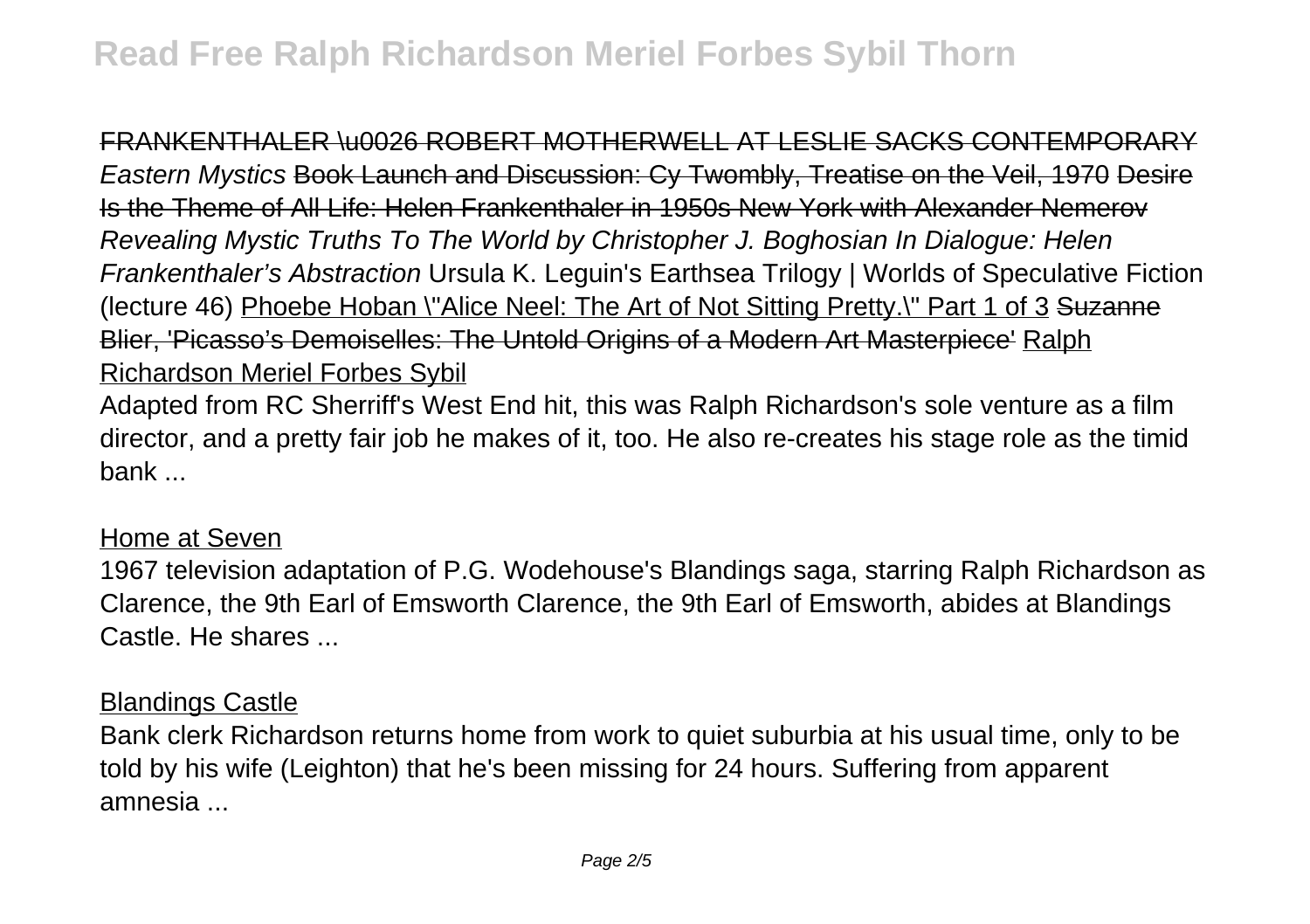A captivating compilation of two hundred intimate letters provides a candid portrait of one of the finest actors of the twentieth century, chronicling his eight-decade career, his personal life and love affairs, his homosexuality, his thoughts about his contemporaries and colleagues, and his most personal feelings. Reprint.

Theatre Australia (Un)limited tells a truly national story of the structures of post-war Australian theatre: its artists, companies, financial and policy underpinnings. It gives an inclusive analysis of three 'waves' of Australian theatrical activity after 1953, and the types of organisations which grew up to support and maintain them. Subsidy, repertoire patterns, finances and administration, theatre buildings, companies, festivals and notable productions of the commercial, mainstream and alternative Australian theatre are examined state by state, and changes to governmental policy analysed. Theatrical forms comprise not only spoken-word drama, but also music theatre, comedy, theatre-restaurant, circus, puppetry, community theatre in several forms and new mixed-media genres: physical theatre, circus, visual theatre and contemporary performance. Theatre Australia (Un)limited is the first comprehensive overview of the fortunes of Australian theatre as a national enterprise, providing the industrial analysis of the 'three waves' essential for the understanding of the New Wave and of contemporary drama.

Outside the theatrical profession Sybil Thorndike is no longer the household name she once Page 3/5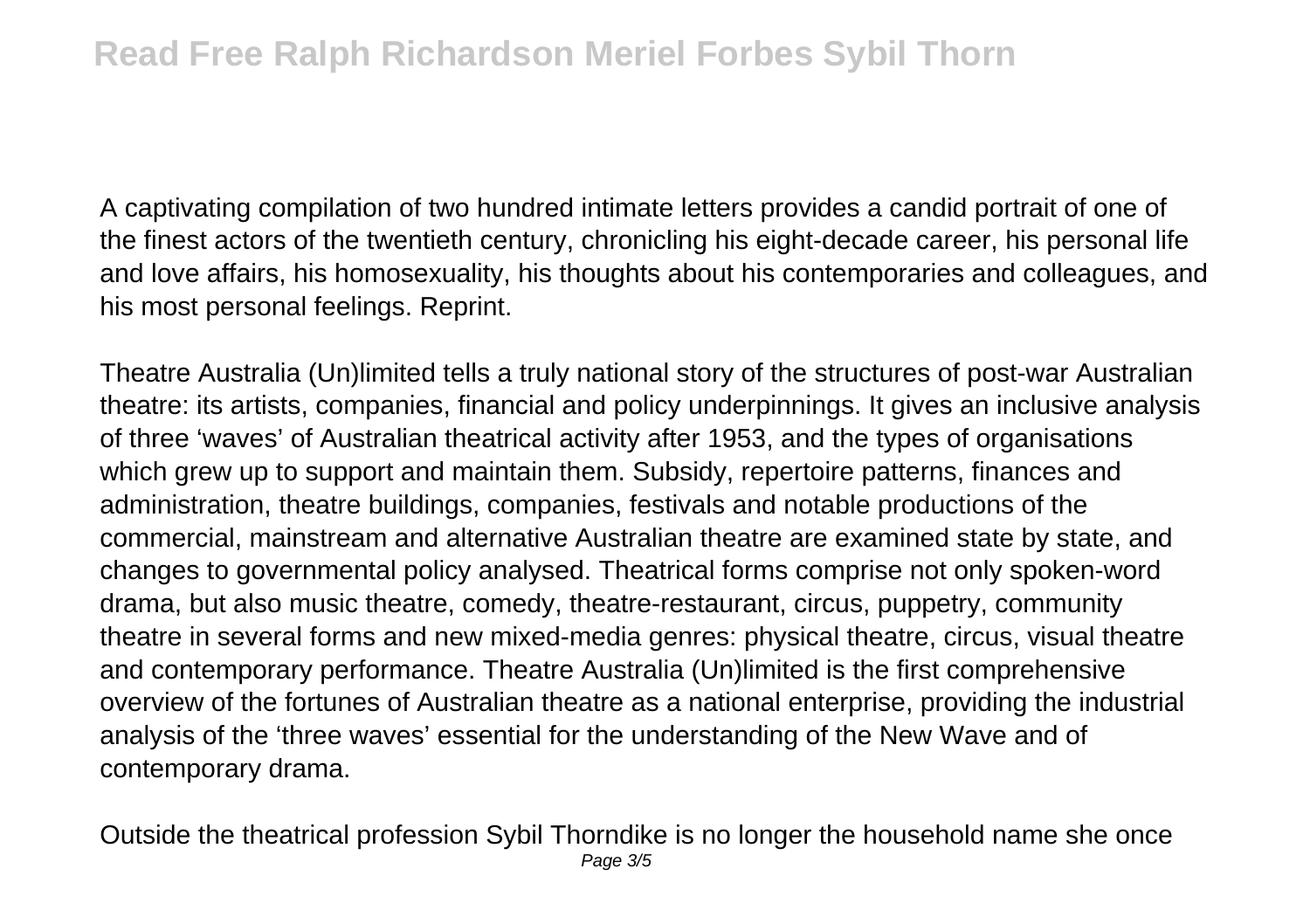was; she has become a historical figure. Yet her combative, inspiring life, her passionate concern for the state of the world as well as for her art, resonates with any age. As the actor Michael Macliammóir put it: 'Essentially English, she is yet nationless; essentially of her period, she is yet timeless.'

This volume featrues over 250,000 words and more than 125 photographs identifying and defining theatre in more than 30 countries from India to Uzbekistan, from Thailand to New Zealand and featuring extensive documentation on contemporary Chinese, Japanese, Indian and Australian theatre.

This new paperback edition provides a unique examination of theatre in Asia and the Pacific and is written by leading experts from within the countries covered. Its far-reaching scope and broad interpretation of theatre (to include all types of performance) set it apart from any other similar publication. Entries on 33 Asian countries are featured in this volume, preceded by introductory essays on Asian Theatre, Theatre in the Pacific, History and Culture, Cosmology, Music, Dance, Theatre for Young Audiences, Mask Theatre and Puppetry. The volume contains approximately 300,000 words and includes national essays of up to 25,000 words each. The countries include: Afghanistan \* Australia \* Bangladesh \* Bhutan \* Brunei \* Cambodia \* India \* Indonesia \* Iran \* Japan \* Kazakhstan \*Kirghizia \* Laos \* Malaysia \* Myanmar \* Mongolia \* Nepal \*New Zealand \* Pakistan \* Papua New Guinea \* PhilippinesNew Zealand \* Pakistan \* Papua New Guinea \* Philippines \*Singapore \* South Korea \* South Pacific \* Sri Lanka \* Tadjikistan \* Thailand \* Turkmenistan \* Vietnam